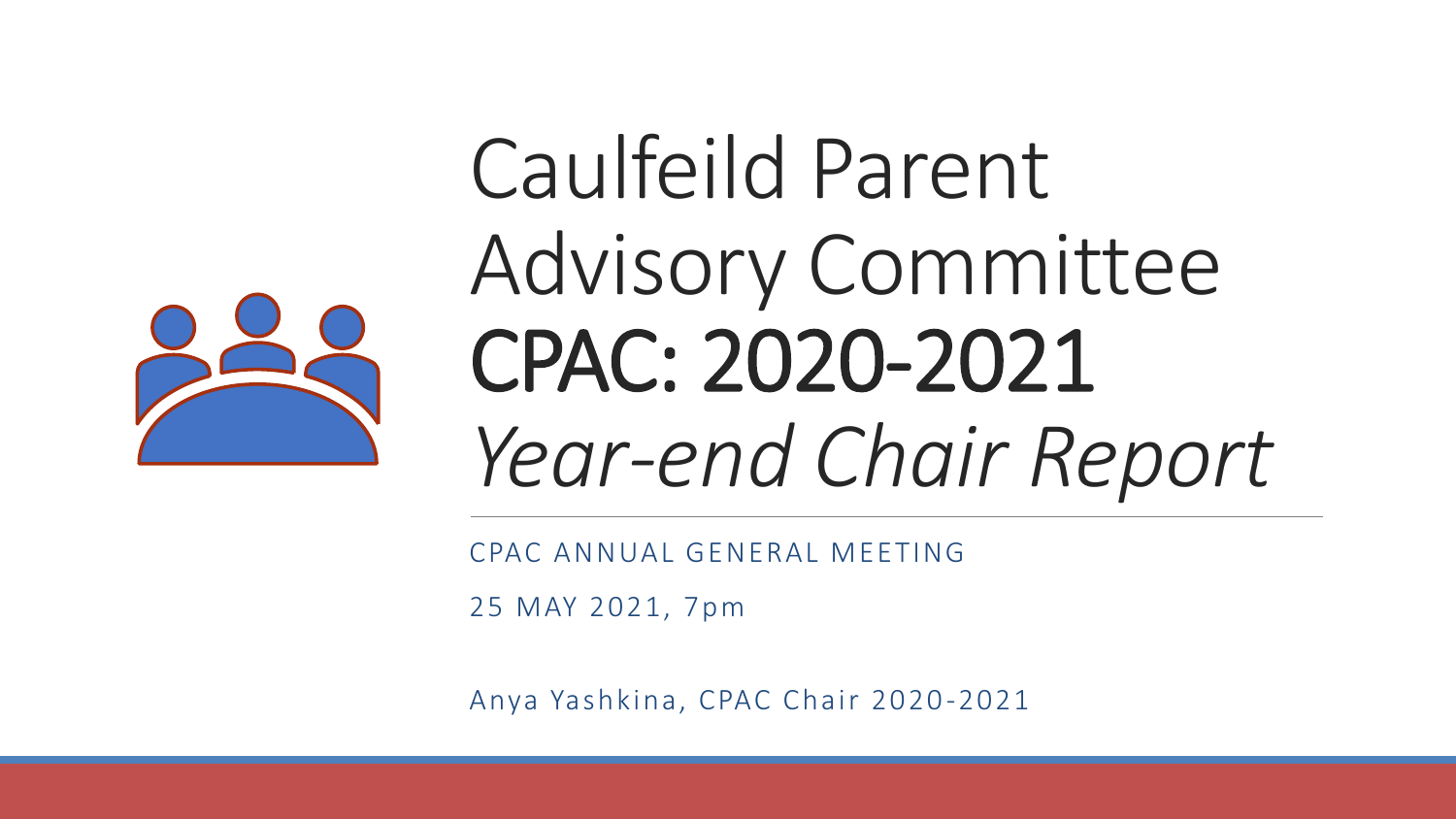## PAC Definition

PAC is the officially recognized (by the *School Act*) collective **voice of parents** of their school.

•Composed of, run and managed by parents/guardians of the school

•Governed by the PAC's Constitution and Bylaws

A PAC, through its elected officers, may **advise** the school board, the principal and staff of the school respecting any matter relating to the education of the students and the school.

**All** parents and guardians of students registered in the school are members of the PAC and are able and encouraged to participate.

(BC Confederation of Parent Advisory Councils, 2018)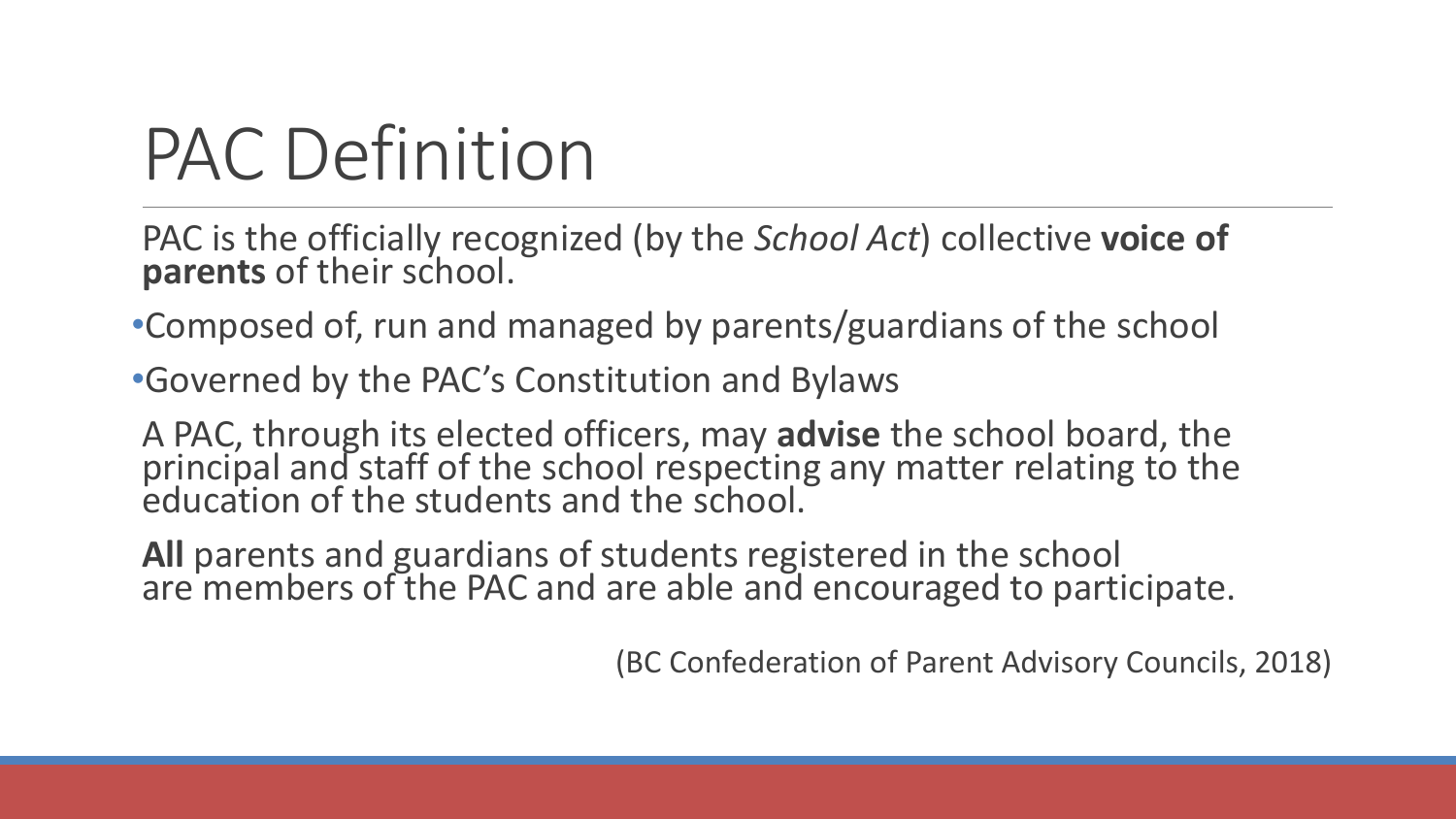## CPAC 2020-2021

### **PAC Executive**

**Chair**: Anya Yashkina

**Vice Chairs**: Nina Cheema, Kelli Vukelic

**Treasurer**: Marisa Yang

**Secretary**: Joyce Cheng

**DPAC Rep**: Tonia Liao

**Members-at-Large**: Amir Sadath, Zahra Jiwani, Monica Buck, Aneela Mallick, Sanaz Molavi, Margarita Wyld, Rhiannon **Fitzpatrick** 

### **Program Coordinators**

**Hot Lunch**: Julianna de Paula

**Room Parents**: Nina Cheema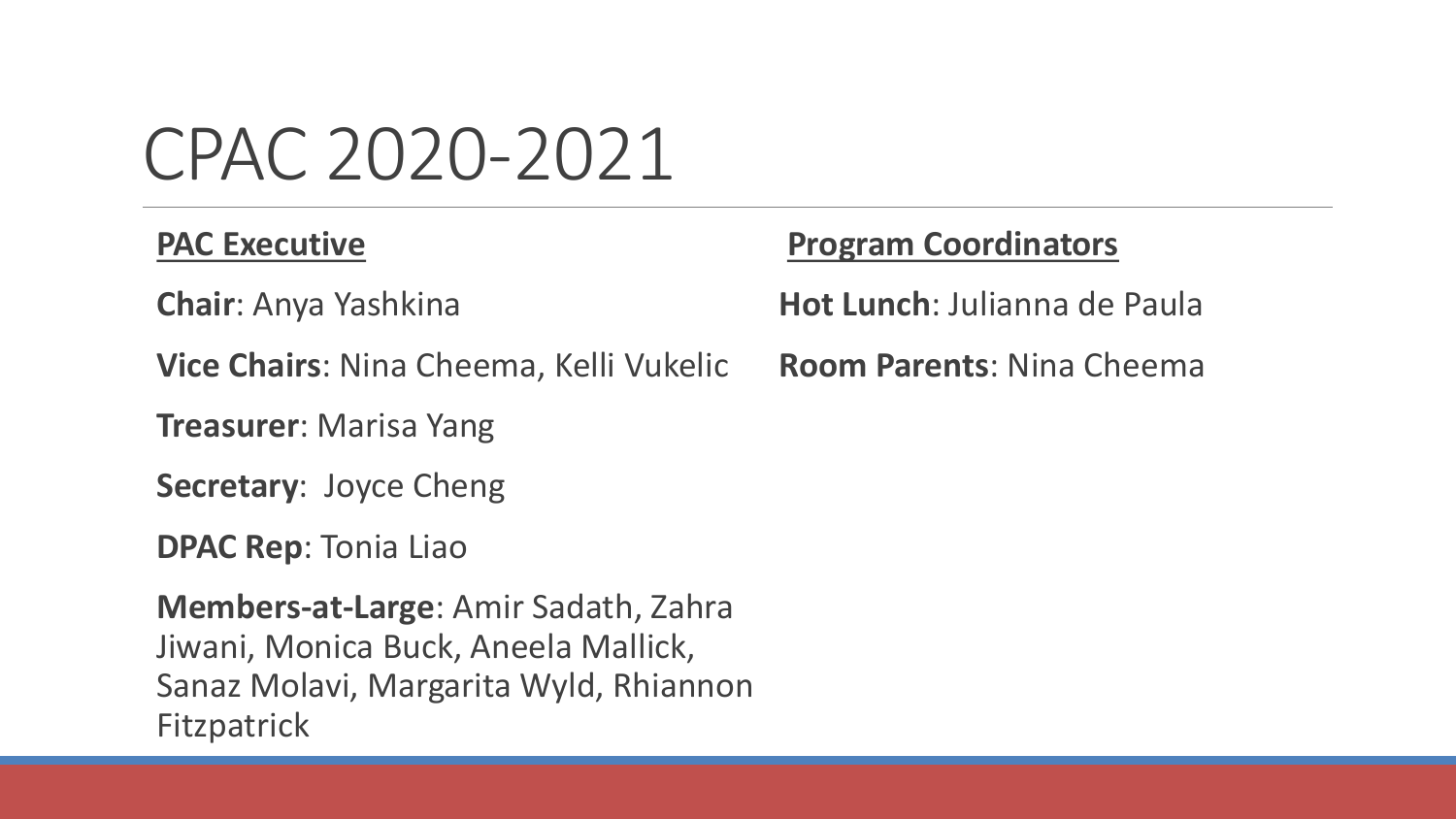## CPAC 2021-2022

### **PAC Executive**

**Chair**: Aneela Mallick

**Vice Chairs**: Kelli Vukelic, Anya Yashkina

**Treasurer**: Marisa Yang

**Secretary**:

**DPAC Rep**: Tonia Liao

**Members-at-Large**: Joyce Cheng, Sanaz Molavi, Zahra Jivani, Nina Cheema, Monica Buck, Rhiannon Fitzpatrick, Alison Wallace

### **Program Coordinators**

**Hot Lunch**: Candace Havelock

**After School Activities**: Joyce Cheng

**Room Parents**: Nina Cheema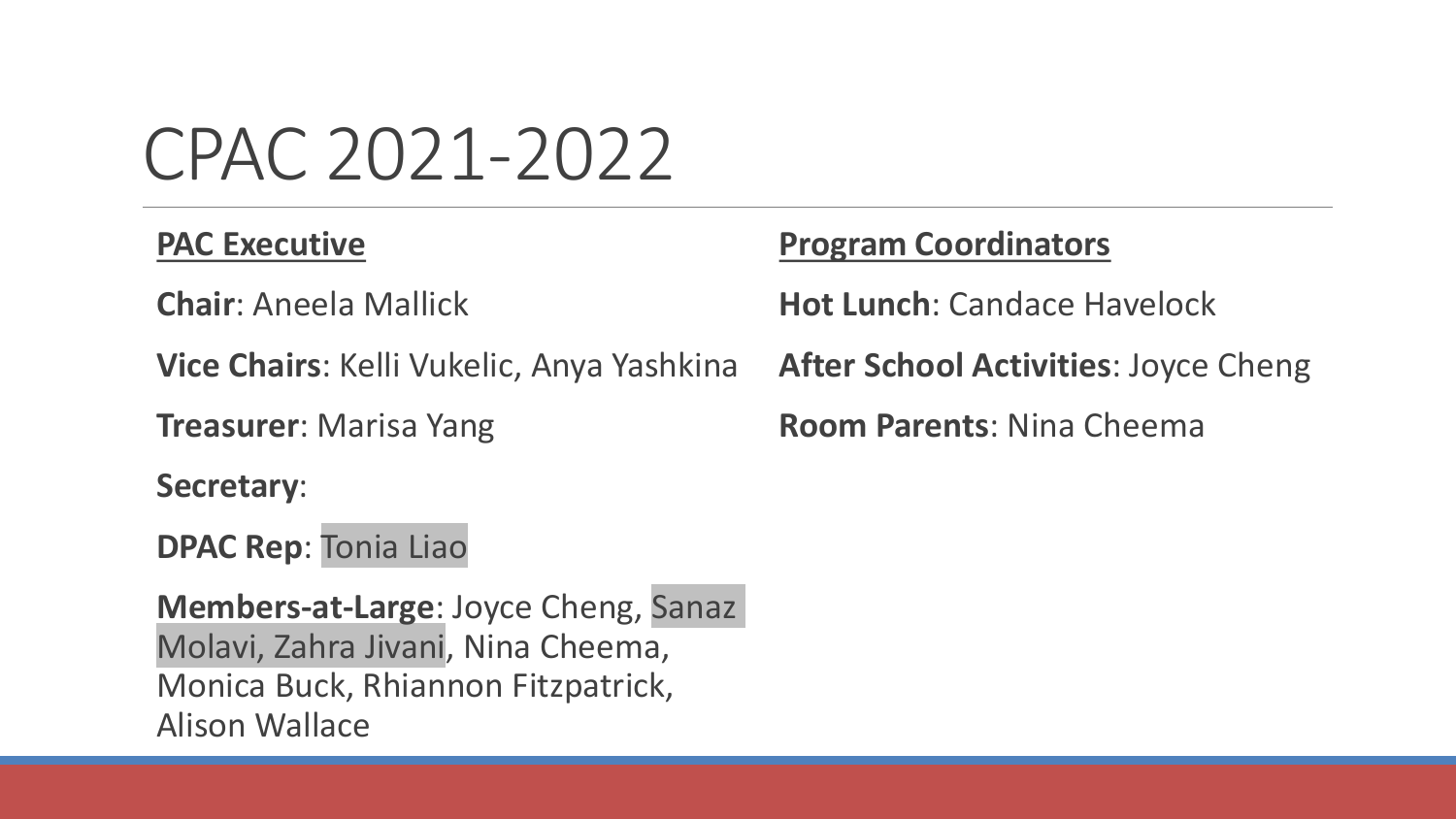## PAC Purposes

- 1. To **advise** the school on parents' views and feedback about school programs, policies, plans and activities.
- 2. To **communicate** with parents, promote Home-School cooperation, and encourage **parent involvement** in school.
- 3. To **organize and support** initiatives, activities, and events that would enhance student learning and wellbeing, and/or contribute to a sense of community within School and between School, Home and Neighbourhood.
- 4. To provide parent **education** and a forum for discussion of education issues.
- 5. To assist the principal and staff in ensuring the highest **safety** standards are maintained in the school and neighbourhood.
- 6. To provide **financial support** for the goals of the PAC, as determined by its membership.
- 7. To advise and participate in the activities of the **DPAC** and the **BCCPAC**.

(BCCPAC, 2018 & CPAC Constitution and Bylaws, 2021)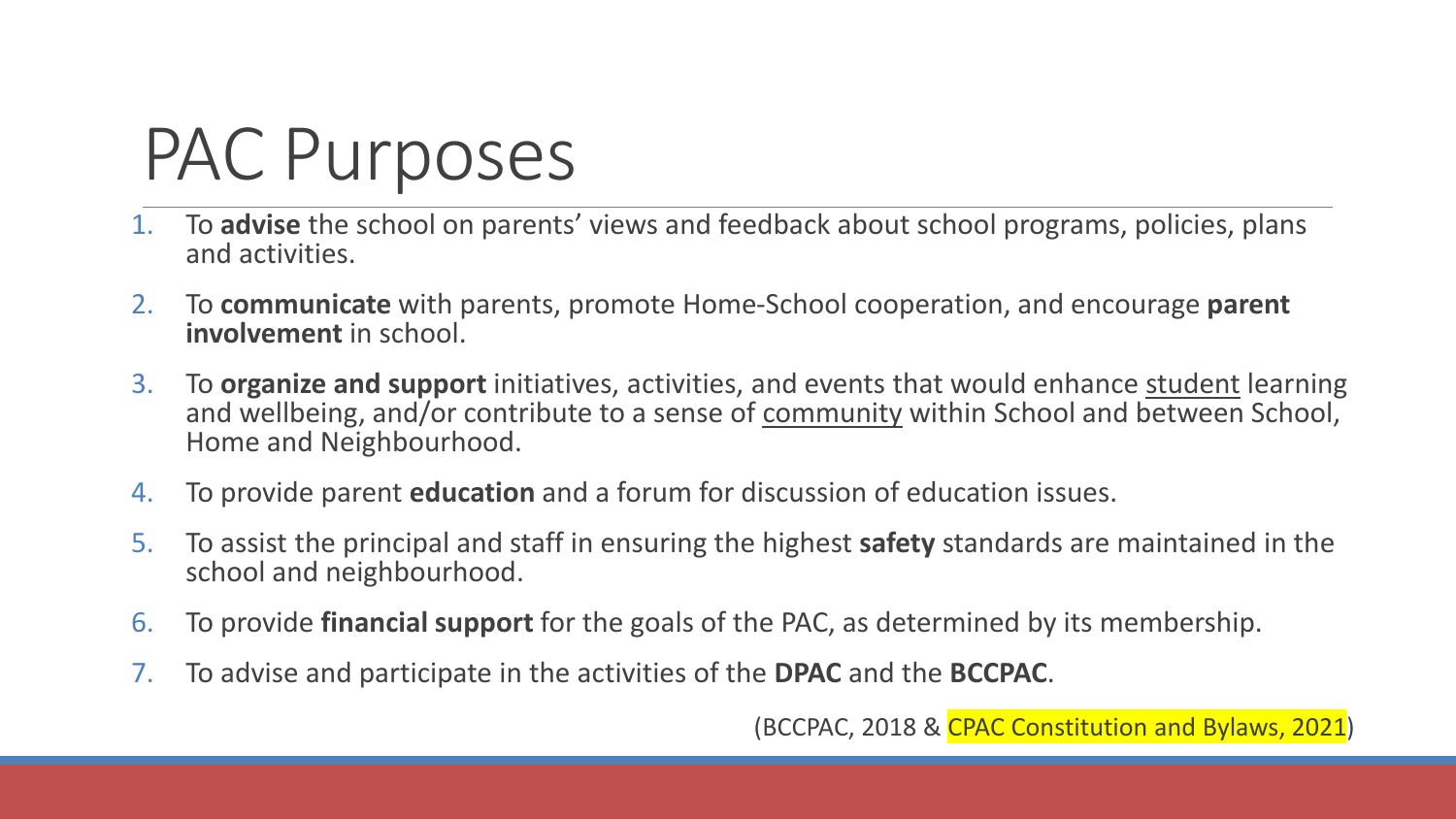## 1. Advising the School

Communicating Suggestions and Concerns, Reflecting, and Planning at:

- 1. Weekly meetings between PAC chairs and Principal
	- In person  $\rightarrow$  virtual
- 2. Monthly CPAC Executive meetings
	- in person  $\rightarrow$  virtual
- 3. Monthly CPAC General meetings with a principal/VP in attendance
	- In person  $\rightarrow$  virtual
- 4. Emails and phone calls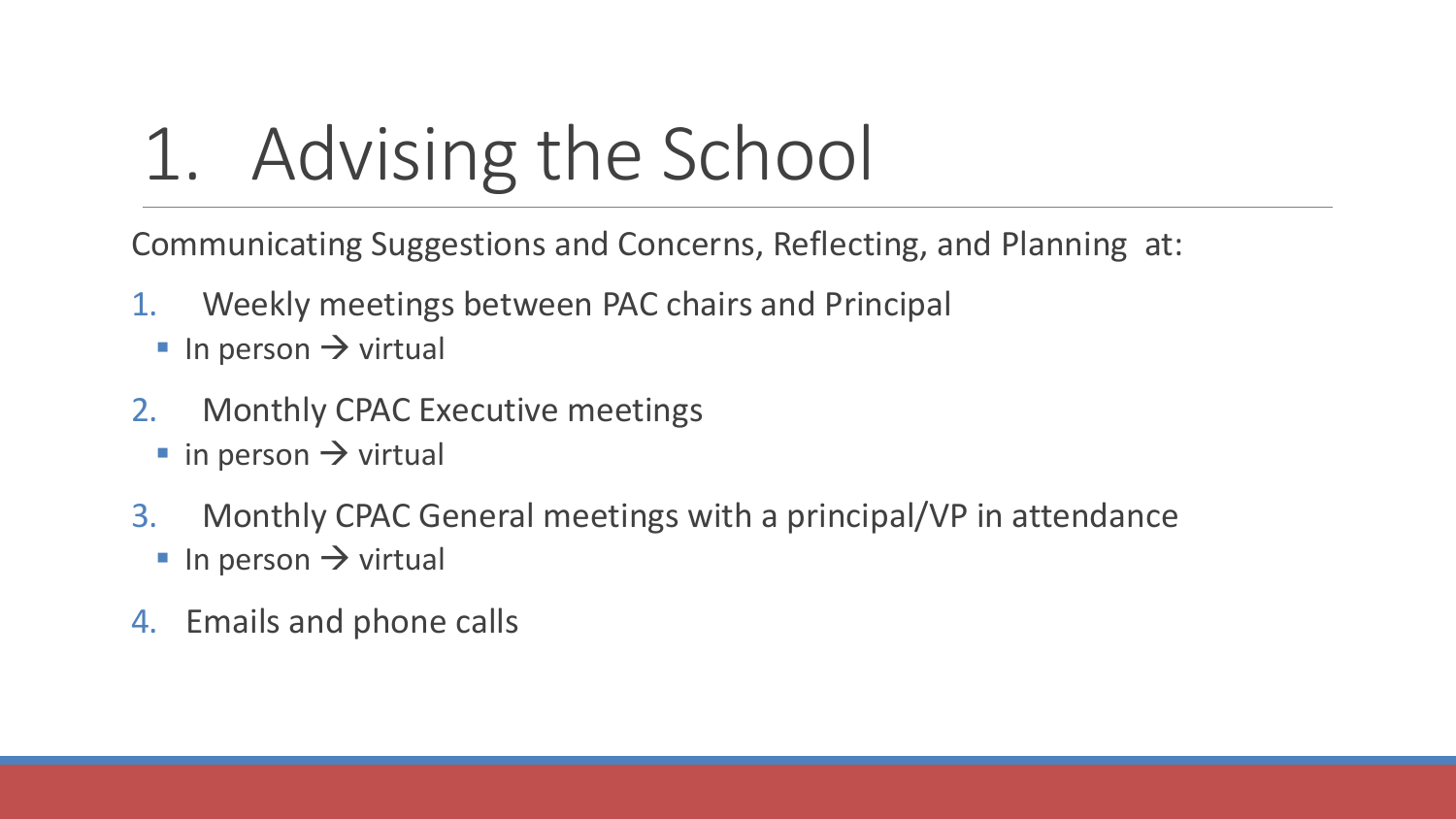## 2. Communicating with Parents

- 1. Weekly ebulletin
- 2. Monthly PAC general meetings: virtual
- 3. PAC webpages on School website
- 4. Mass emails (special occasion)
- 5. Room Parents (class matters, CPAC announcements/reminders)
- 6. CPAC email
- 7. Social Media: FB Group, Twitter account
- 8. WeChat group for Chinese Community (not official)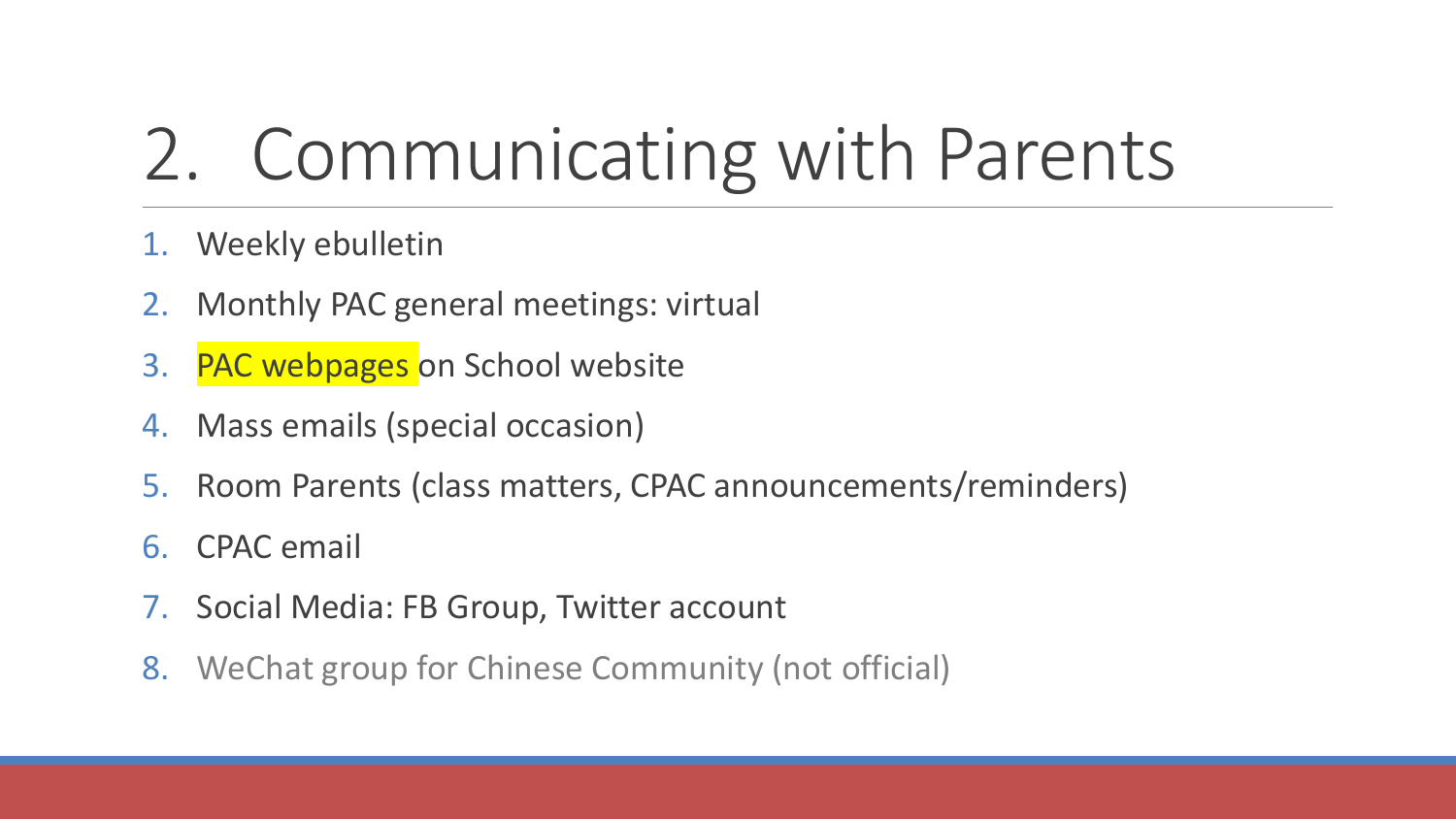### 2. Parent Involvement

- ❖ Serving on CPAC Exec/Program Coordinator
- ❖ Being an active member of CPAC
	- Sharing your concerns, suggestions, and ideas
	- Attending CPAC monthly meetings
- ❖Volunteering opportunities throughout the year
	- 2019-2020: numerous Hot Lunch volunteers, coordinating and helping with CPAC events, helping with school and classroom events and activities
	- 2020-2021: 3 Hot Lunch volunteers, coordinators and facilitators of fundraisers, Gr 7 Leaving Ceremony
		- ➢ In school/grounds: 3 Hot Lunch volunteers, fundraisers facilitators, volunteers for Bike/Walk to School and Gr7 Leaving Ceremony.
		- ➢ Behind the scenes: fundraisers/events coordinators, committees volunteers
- **❖ Room Parents** 
	- Facilitating connection between class parents and teacher, class parents and CPAC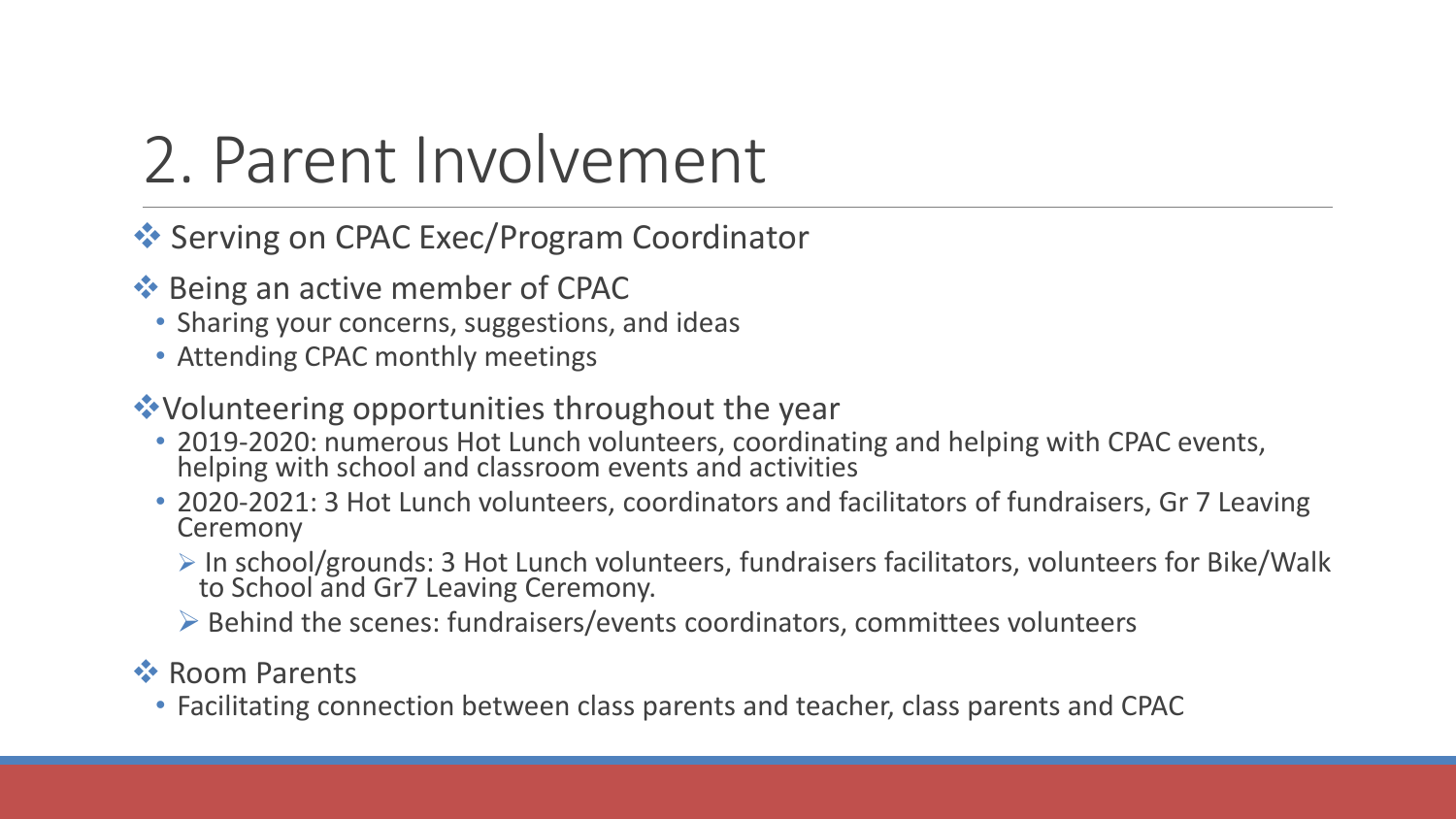## 3. Initiatives and Activities - Students

### **2019-2020**

#### ➢Facilitate

- After school activities (Term 1 & 2)
- Hot Lunch (Term 1 & 2)
- ➢Financially Support (budgeted + >\$20,000 surplus)
	- Fieldtrips (until March 2020)
	- Music and Sports programs (Badminton with an Olympian, Dance in School, Taiko drums performance)
	- IDEC program development (Site licenses)
	- Student edu (Saleema Noon, Jesse Miller)
	- Learning spaces (furniture, 4 sound field systems, 1 water station, 1 projector)
	- Technology (10 iPads, 1 projectors)
	- Music and PE Equipment
	- Teaching Materials

### **2020-2021**

#### ➢Facilitate

- After school activities: 1 virtual (chess club)
- Hot Lunch (Term2-3, 3 days/week)
- Financially Support (budgeted + >\$10,000 extra)
	- Fieldtrips (funds from last year)
	- Music and Sports programs (Ultimate frisbee)
	- IDEC program development (Site licenses)
	- Student education (Jesse Miller)
	- Learning spaces (3 sound field systems)
	- Technology (10 + 10 iPads, 1 projector)
	- Music and PE Equipment
	- Teaching Materials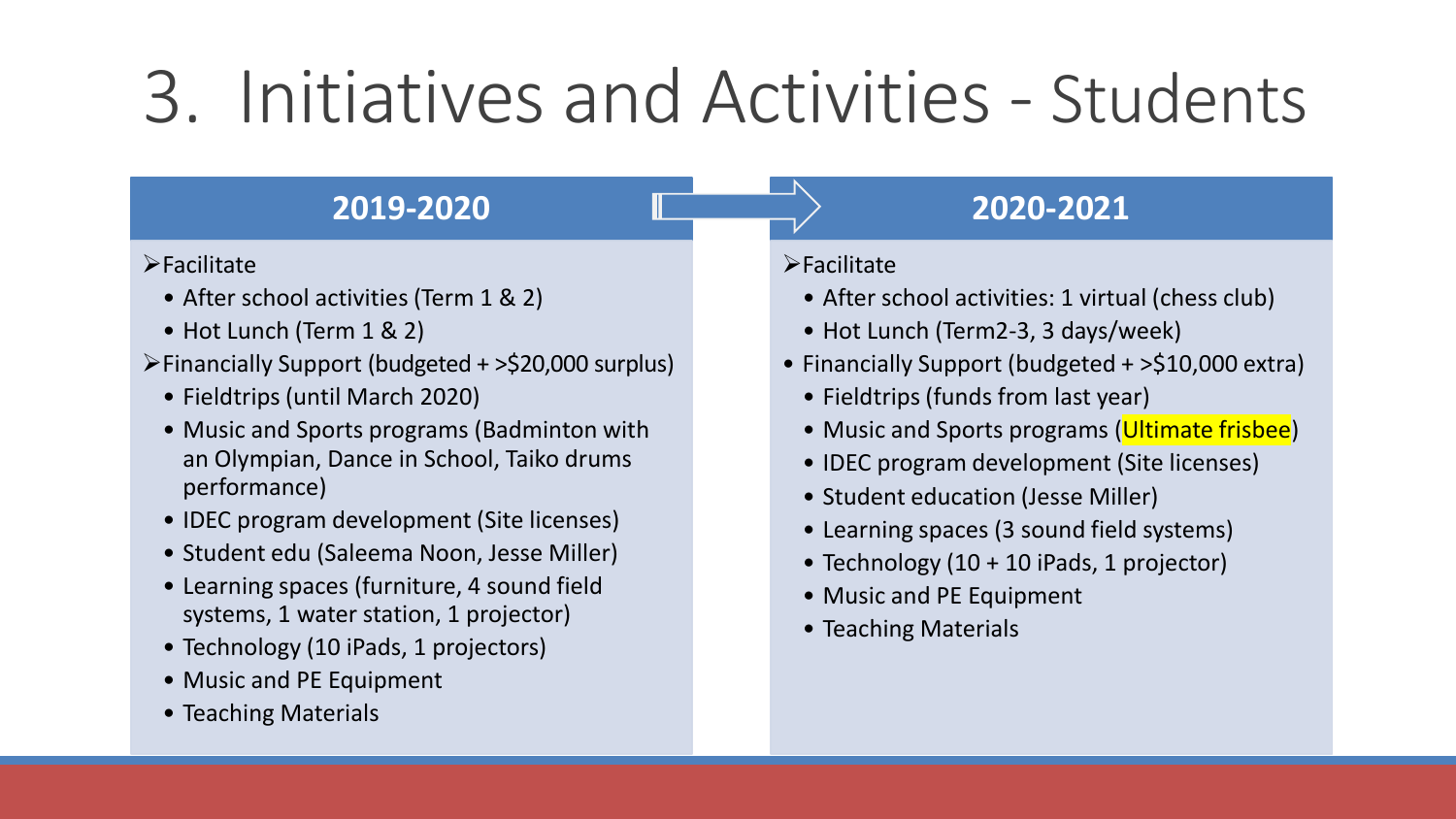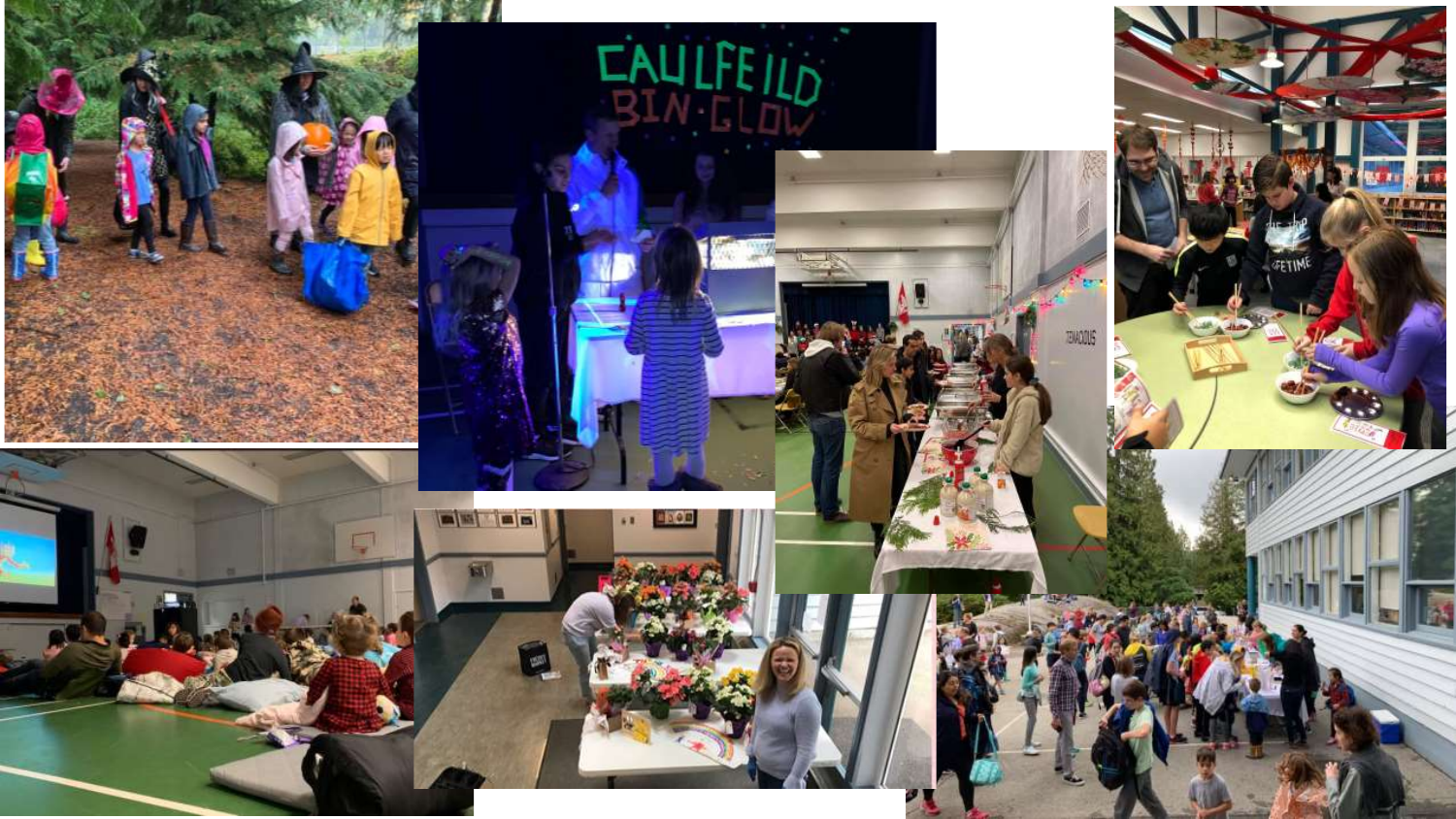## 3. Initiatives and Events - Community

#### **2019-2020** • Facilitate/Support  $\checkmark$  Terry Fox Run  $\checkmark$  Gr 7 Graduation Celebration x Sports Day • Organize ✓Pumpkin Hunt ✓Santa Breakfast ✓Santa Sale

- $\checkmark$  Bingo Night
- ✓Lunar New Year Celebration
- ✓Movie Nights
- $\checkmark$  Pop-up sales
- $\checkmark$  Staff Appreciation
- $\checkmark$  Bear Wear Sales
- x Spring Fling

### **2020-2021**

#### • **Facilitate**

- ✓ Welcome to Kindergarten
- ➢ Bike/Walk to School + Walking School Bus
- ➢ Grade 7 Leaving Ceremony
- **Organize**
	- ✓Staff Appreciation
	- $\checkmark$  Bear Wear Sales
	- ➢ Virtual Bingo Night
	- x Cookbook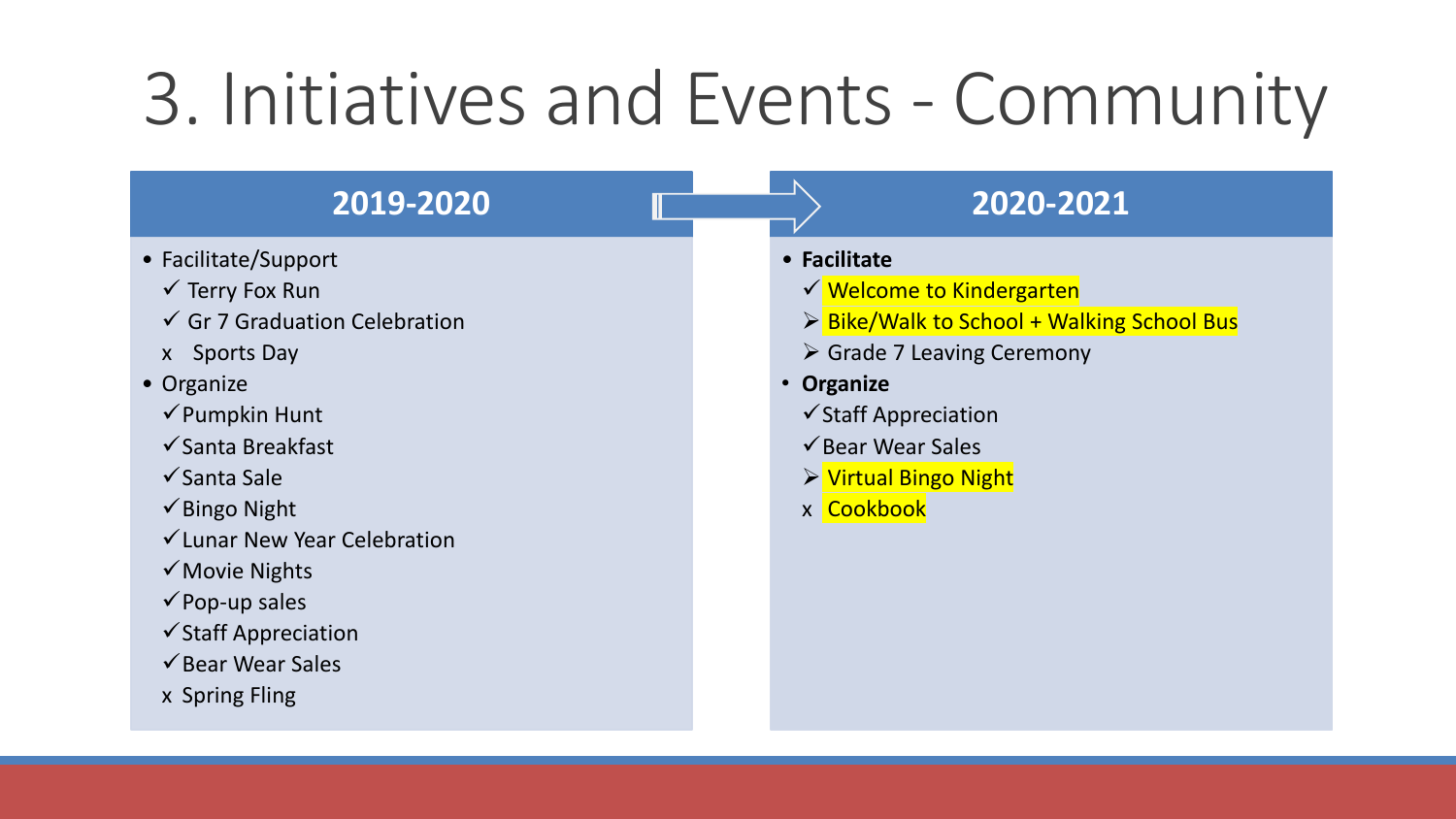## 4. Parent Education

### **2019-2020**

- $\checkmark$  Parent Education Nights
	- Jesse Miller social media safety
	- Saleema Noon sexual health education
- $\checkmark$  Parent Education Session at the CPAC General Meetings
	- Learning at IDEC
	- Reading and Literacy
	- Physical Education
	- Mental Health

### **2020-2021**

- ✓Virtual Parent Education Night
	- Mental Health Workshop
- ✓Virtual Parent Education Session
	- WV Library resources and programs for kids
- $\checkmark$  Promoting DPAC/District parent education events on FB page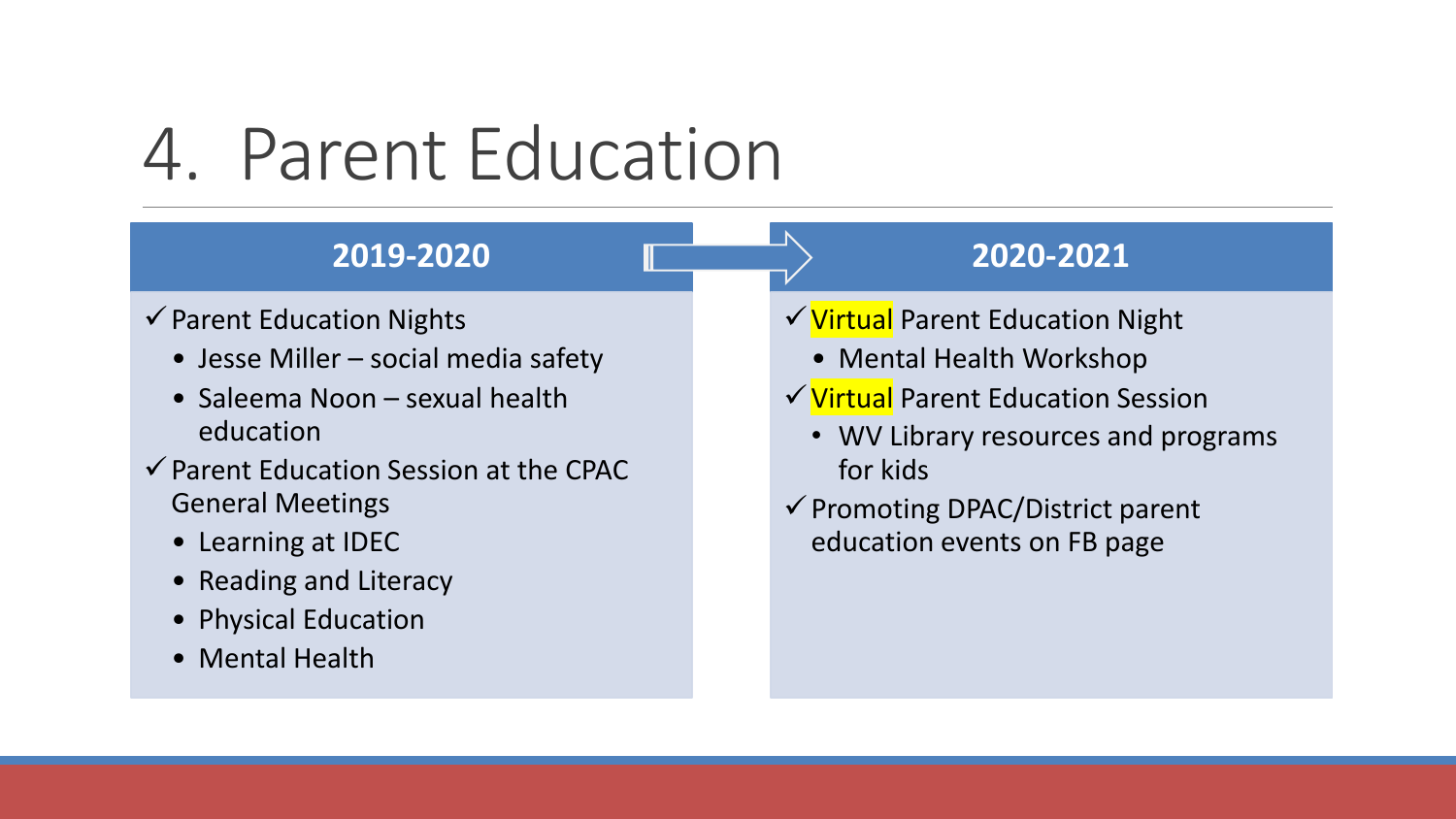### 5. Safety Within and Around School

 $\triangleright$  Traffic and Safety Committee – Applied and received a grant of \$300 to help with the signage along Keith Rd

➢ Bike/Walk to School Week

 $\triangleright$  Need volunteers to help record student names and give participation stickers

May 31-June 4, 8:15-8:50am

 $\triangleright$  Need volunteers for Walking School Bus

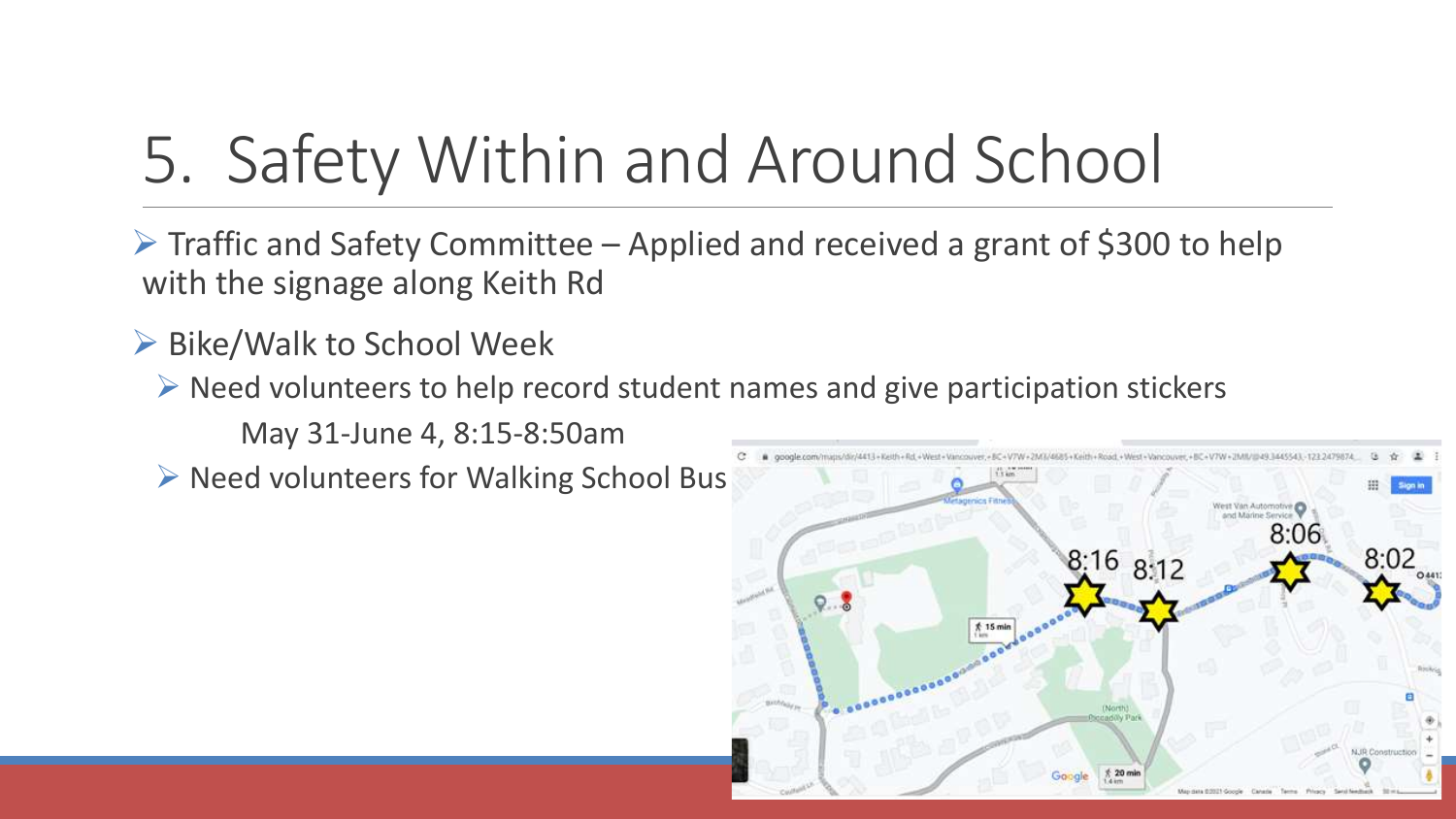

## 6. Providing Financial Support

#### **2019-2020**

- **Hot Lunch Program**  only 2 terms, new vendor
- **Community Fundraiser (Cheque drive)**
- Pop-up sales and Purdy's sales
- Book Fair
- Bear Wear Sales new item this year (zipped hoodie)
- Cutlery Sale Fundraiser new this year
- Some of community-building activities: Movie Nights, Santa Breakfast

#### **2020-2021**

- **Hot Lunch**  2 terms, 3 days/week
- **Community Fundraiser**  Oct/Nov
- Bear Wear Sales (3-5 throughout the year)
- Mabel's Labels
- Mom's Pantry
- Purdy's sale
- Virtual Book Fair
- Winter and Spring Plant Sales
- Create by Kids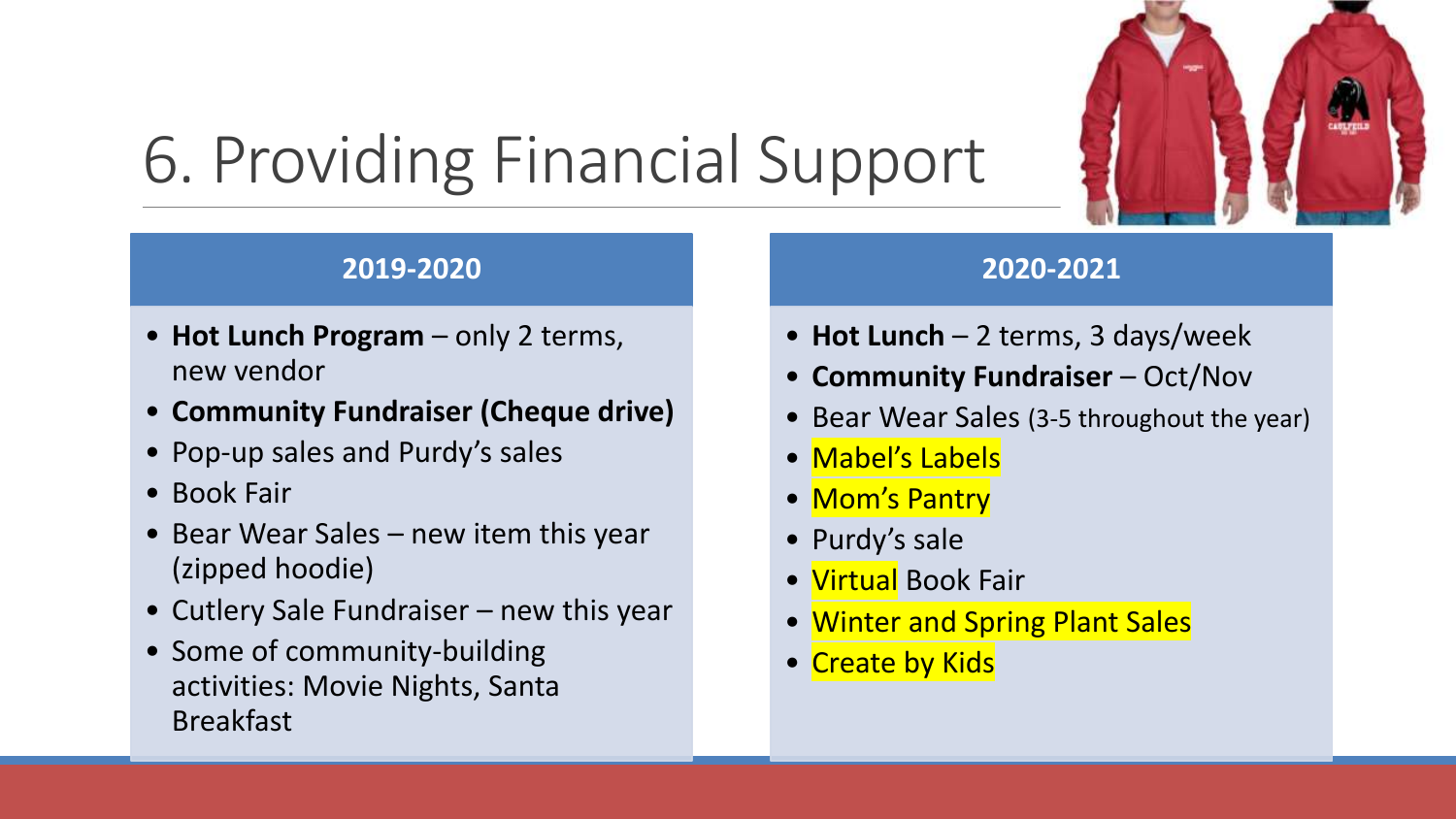### 7. Involvement in DPAC and BCCPAC

- CPAC is a member of DPAC and BCCPAC

- CPAC has a DPAC representative and two of CPAC members are on DPAC exec team

- CPAC represented at DPAC monthly meetings, and BCCPAC AGM meeting

- Collected TPP program feedback and passed on to the district leaders and board trustees and DPAC.